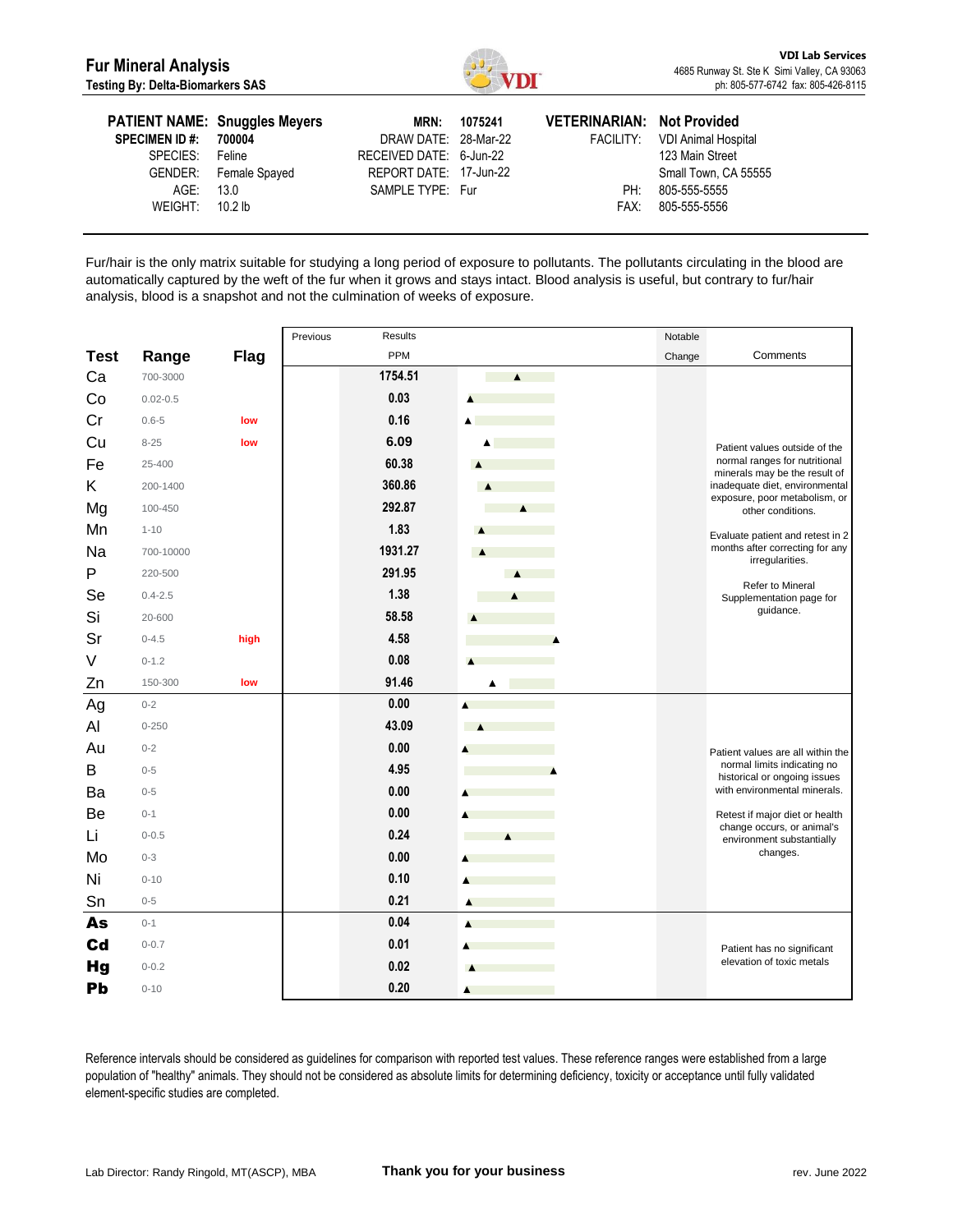

## **PATIENT NAME: Snuggles Meyers MRN: 1075241 VETERINARIAN: Dr. Max Smith**

### **The following minerals have been identified as being outside of the reference interval**.

For a description of all minerals, visit our website at: www.vdilab.com

| Symbol | Name             | <b>Description</b>                                                                                                                                                                                                                                                                                                   |
|--------|------------------|----------------------------------------------------------------------------------------------------------------------------------------------------------------------------------------------------------------------------------------------------------------------------------------------------------------------|
|        | Chromium         | Chromium is an essential dietary mineral. It can be found from the consumption of products such as yeast, wheat, apples<br>and green pepper. A deficiency of chromium can cause insulin resistance and diabetes, however elevated Chromium may<br>be toxic especially if found in fur-indicating long term exposure. |
| Cп     | Copper           | Copper in fur suggests environmental exposure or consumption of items such as pennies, copper wiring, jewelry or other<br>copper containing metals. Excessive amounts of copper over time may become toxic and may damage the liver if left<br>untreated or source of copper is not removed.                         |
|        | <b>Strontium</b> | Early studies have shown that dogs who eat high levels of sardines or sardine oil supplements have high levels of<br>strontium. Strontium acts in the same way that calcium does in the body and deposits within the bone.                                                                                           |
|        | Zinc             | Zinc is an essential mineral found in red meats, whole grains, and other animal products. Excess zinc found in fur may be<br>due to the consumption of items such as bolts, pennies, jewelry, nasal sprays, and many other household items that<br>contain zinc.                                                     |